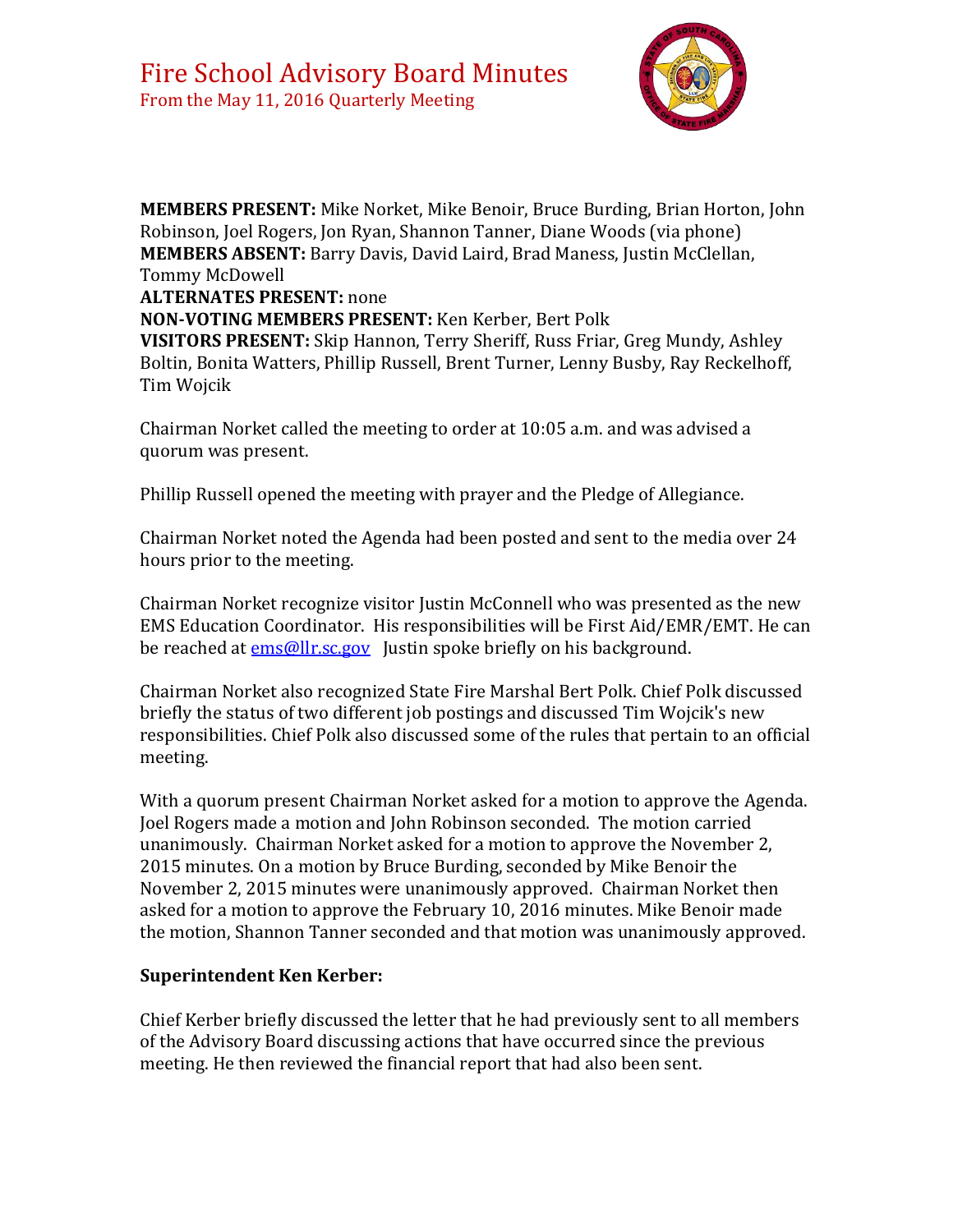

# **Phillip Russell – Regional Training**

Phillip Russell reviewed the previously sent regional report. He also introduced Brent Turner and Lenny Busby who gave a brief report about on campus training.

# **Ray Reckelhoff – Facilities**

Chairman Norket introduced Ray Reckelhoff to the Advisory Board. There was a brief discussion concerning the work being done on campus. All present thanked Ray for the hard work he and the maintenance crews have been doing. Their efforts show.

### **Bonita Watters – Curriculum**

Bonita reviewed the handout that had been previously sent and then recognized both Russ Friar and Greg Mundy and their roles at the Academy.

### **OLD BUSINESS**

There was a brief discussion on the previously given report of EMS training.

#### **NEW BUSINESS**

Ashley Boltin with the South Carolina Firefighters Association's spoke briefly concerning the 2016 Fire-Rescue Conference. She advised that the Monday golf tournament would be at The Legends course instead of Wild Wings. She also discussed there was a \$25/head cost for the banquet Friday night. She also announced the two keynote speakers. The Fire-Rescue Conference will move to Columbia the summer of 2018. Ashley also informed the board that next year's Improvement Conference will be January 27-29, 2017 at the Columbia Convention Center and the Memorial Service will take place at the same location it was this year.

# **ANNOUNCEMENTS**

Diane Woods representing FALSE announced they just became a section of The SC Firefighter's Association and that their new officers were Lee Levesque, President, Diane Woods, Vice-President, Bianca, Secretary, and Les Woods as the financial liaison.

Lenny Busby advise the members of the Board that employee David Laird's father had just recently passed away and to keep his family in our prayers.

John Ryan discussed that Dorchester County's new side-by-side burn trailer would be at an event in Lee County. He invited all to try to attend.